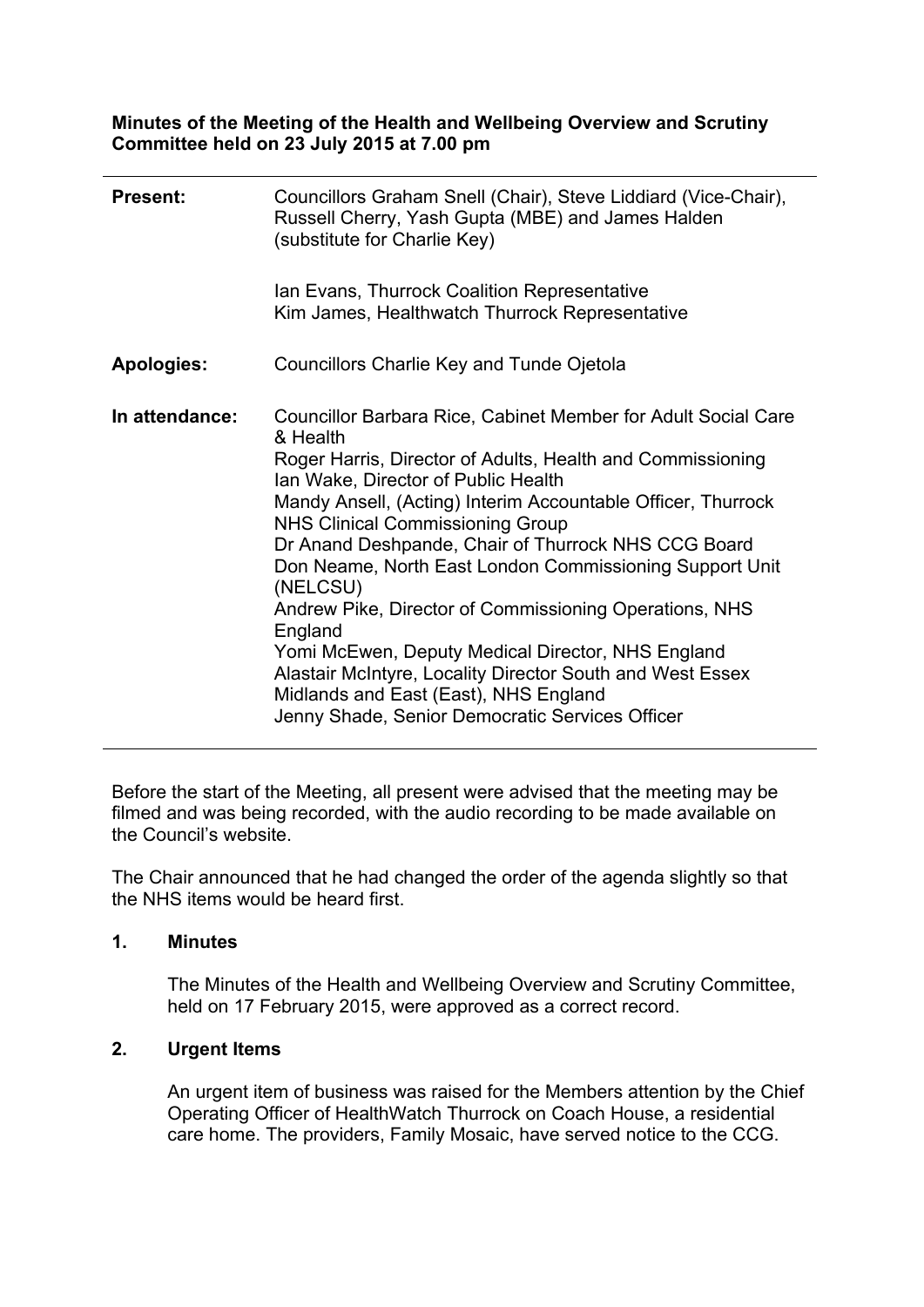The Officer confirmed that Family Mosaic was no longer in the market to run this service and keeping this home open was not an option. There are currently nine Thurrock residents in the home. The Officer confirmed that the options for replacement were not huge and that each patient would need to be dealt with individually and in a sensitive manner.

The Chair asked for clarification on how long it would take to find replacement homes for the residents. The Officer confirmed that clinical assessments will be carried out individually for each patient so therefore no timescale can be given at this time.

The Committee agreed that the Coach House item be referred back to the Committee in October 2015 for review.

## **RESOLVED:**

#### **1. That an update on Coach House be included on the work programme for October 2015 under Items Raised by HealthWatch.**

#### **3. Declarations of Interests**

Councillor Cherry declared a non-pecuniary interest in respect of Agenda 9 'Adult Social Care – Budget Review and Service Reduction' as his wife works for SERCO in the Thurrock Therapeutic Service.

Councillor Gupta declared a non-pecuniary interest in respect of Agenda 9 'Adult Social Care – Budget Review and Service Reduction' as he was a carer.

#### **4. Terms of Reference**

The Health Overview and Scrutiny Committee Terms of Reference were noted.

## **5. The Future of the Thurrock Walk-in Service**

The Officer presented the report which highlighted a summary of the findings and feedback from both the pre-consultation and public consultation process which informed the Thurrock CCG's decision to close the walk in service from April 2016 and reinvest the funds in four GP hubs across Thurrock.

The Officer referred Members to Appendix A – Evidence of completion of the Public Consultation Plan.

The Officer confirmed that the Corringham and Tilbury hubs were up and running. Open for three hours, 9.00-12.00am, on a Saturday and Sunday. The Grays hub was due to open by the end of July 2015 and the South Ockendon hub were due to be opened in September 2015.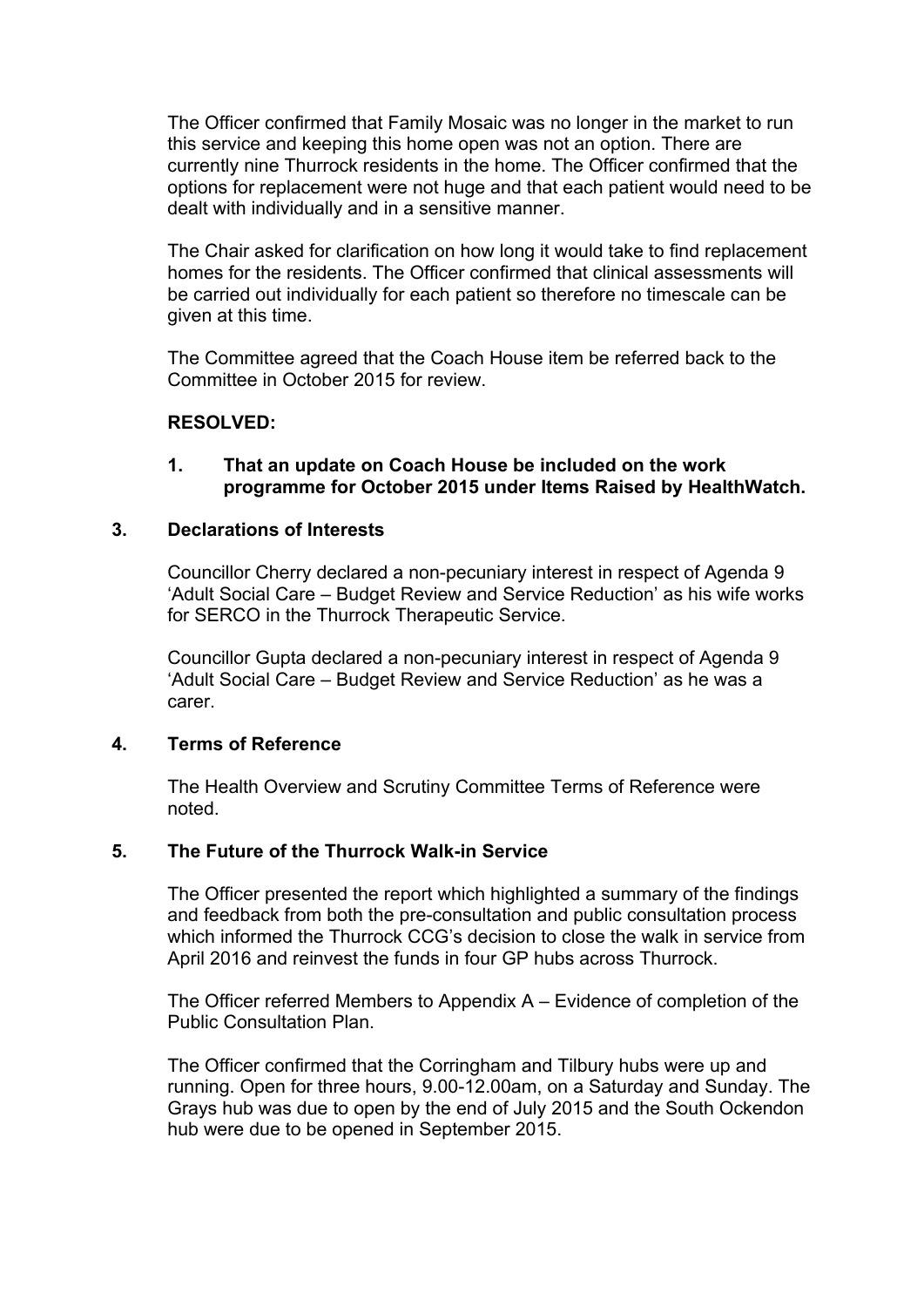The Committee agreed that more information on the locations and the opening times of the hubs was required so this could be more available to residents.

Councillor Gupta asked the Officer if the data received from the consultation was sufficient to make the decision to close the Walk in service which would have an impact on residents. The Officer confirmed that the report data was from the public meetings and consultation feedback. HealthWatch Thurrock also publicised and shared the consultation and consultation document at a further 700 meetings. The Officer confirmed that all the evidence received was sufficient.

Councillor Gupta asked what happened to the petition on the Walk in Service. The Officer confirmed that they had heard of such a petition but never saw any evidence and it was not presented to the CCG.

The Chair asked for clarification on why the South Ockendon hub is now located in Purfleet. The Officer confirmed that over the past six months they had visited four different premises and the Purfleet site was the only one that the CCG had agreement to run the weekend GP hubs. The Officer also confirmed that if you lived in South Ockendon or Aveley you would have the option to go to the Grays hub if you wished.

The Grays hub will be situated at the Thurrock Hospital. If a more central location became available the Officer confirmed that they could shift the hub.

Councillor Gupta stated that the hubs were not proper GP appointments but more for an emergency appointment. He stated that a patient is in more need of an appointment with a GP rather than an emergency appointment.

Councillor Halden asked the Officers where the funding had been found to open the hubs as the Walk In service had not yet closed. He understood that the walk in service had to be closed first so that invested funds could then be used to open the hubs. The Officer stated that the GP hubs were being funded by a pot of money awarded by NHS England. The money saved from the walk in service would be used to invest further in the hubs to develop them further.

A discussion took place on the challenges of GPs in the borough and how these were being addressed.

The Chair stated that he was broadly in favour of the report and that it was a step in the right direction.

## **RESOLVED**

**1. That the decision of the Thurrock CCG Board to decommission the Thurrock Walk In Service from 1 April 2016 is noted and agreed by all members except Councillor Gupta who abstained.**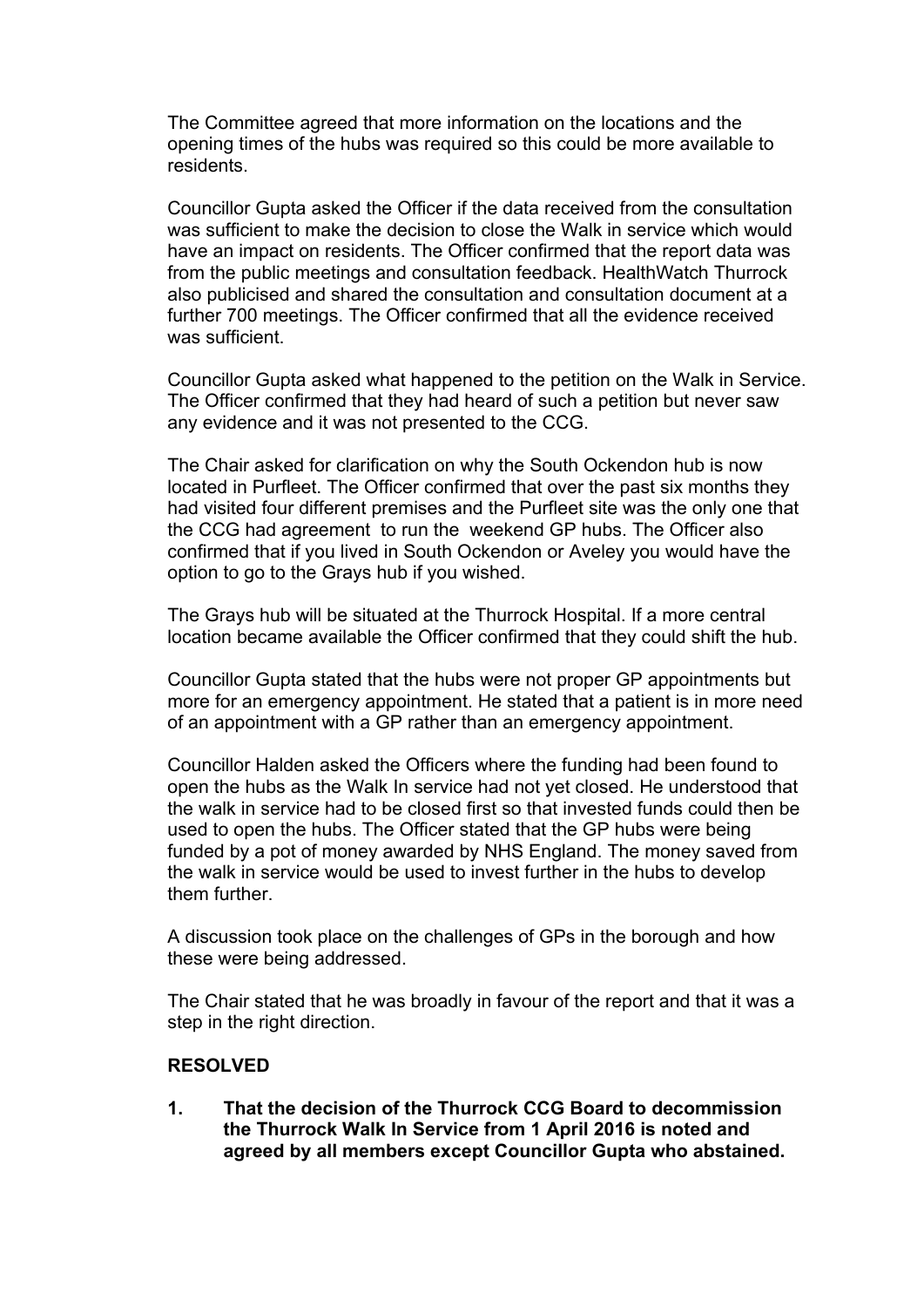**2. That the full completion of the communications and engagement plan which was implemented during the public consultation process is noted.**

#### **6. Primary Care**

The Director of Commissioning Operations, NHS Midlands and East presented the report that provided a summary of the key issues for NHS England with regards to primary care strategy.

It was agreed by Members that Alastair McIntyre from NHS England be invited to future Health Overview and Scrutiny Committee meetings.

Councillor Halden commented that he found the report helpful but was expecting a bigger picture. Particularly on those areas that were underdoctored and what was being done to recruit GPs.

The Officer apologised that the report wasn't more specific to what Councillor Halden expected. His report focused on the recent challenges in the Tilbury area. The Officer continued to state that Thurrock had the lowest ratio of GPs to patients and that the area must be targeted to develop primary care and make it more attractive, with better infrastructure and GP schemes.

The Officer stated that the Estate Strategy for Tilbury would be ready by December 2015.

The Officer confirmed that the buildings/GP premises were a significant part of the process. The CCG is working with the Director of Adults and is currently in the interview process for recruiting a new primary care lead.

Councillor Gupta asked for regular updates on the progress of recruiting GPs from the NHS which will be discussed at future committees.

The HealthWatch Thurrock Representative commented that it is their role to represent the Thurrock residents and that communities need to be involved in the decision process.

The Officer confirmed that patients were being written to, informing them of all GP changes and issues.

The Chair asked the Portfolio Holder, Councillor Rice, if items would be referred to Cabinet so that they could be made available to the press.

A discussion took place on how to improve GP surgeries and highlighted the following:

- New GPs do not want to have their own practice
- New GPs do not want premises responsibility
- Ratio between GPs and Patients needs to be right higher patient to GP ratio than average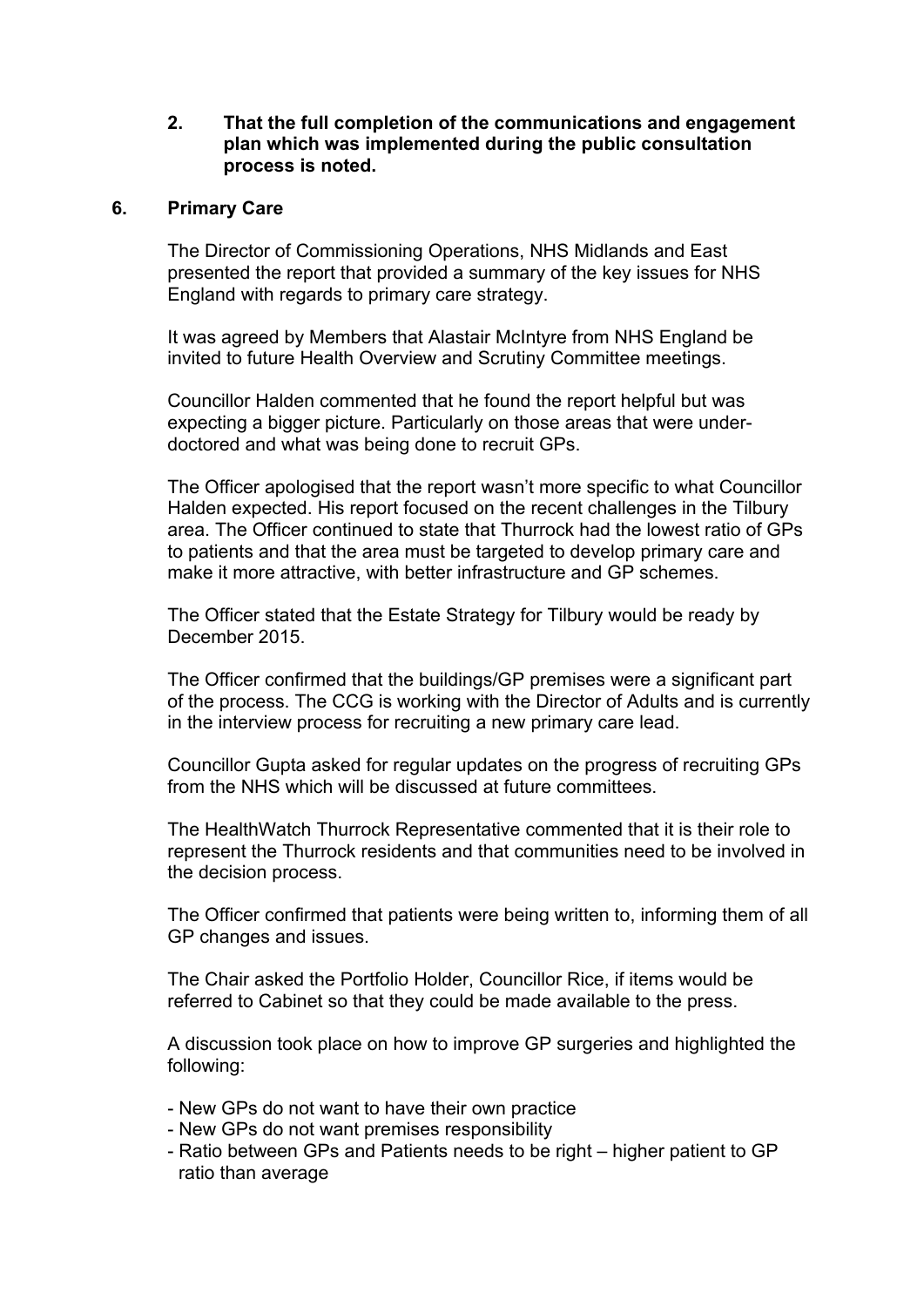- Packages to attract new GPs
- Other options and incentives but not just focusing on the money
- Training to ensure current GPs are supported
- Be aware that practices nurses and other primary care roles were also in crisis and needed to be addressed

Councillor Halden left the meeting at 8.22pm.

The Director of Adults requested Director of Commissioning Operations to streamline the system on how the buildings can be used. He confirmed that he was already working on this.

The Chair agreed with the report but agreed that residents need to be consulted on changes.

The Committee agreed that the Primary Care item be referred back to the Committee in December 2015 for review.

#### **RESOLVED**

- **1. That the update report on Primary Care in Thurrock be noted.**
- **2. That the item Primary Care be added to the work programme for December 2015.**
- **3. That Officer Alastair McIntyre, NHS England, be added to the Health Overview and Scrutiny distribution list.**

### **7. NHS Five Year Forward View: The Success Regime: A Whole Systems Intervention**

The Officer presented the report which stated that the Essex Health and Care Economy had been selected for the first wave of the newly announced Success Regime. The two other areas selected were Devon and Cumbria.

The Officer stated that this was a national directive to address long standing and deep rooted issues that were affecting the quality and sustainability of services for patients and the public.

The Officer explained that the success regime would not solve all of Essex problems as it is a large and complex area with a population of more than 2 million. The key issues for Essex were recruitment and the high turnover of staff.

The Officer explained that arrangements were still to be put in place, the most important being the recruitment of the Programme Director who would oversee the work. Further updates will be reported back to Members in the December 2015 committee.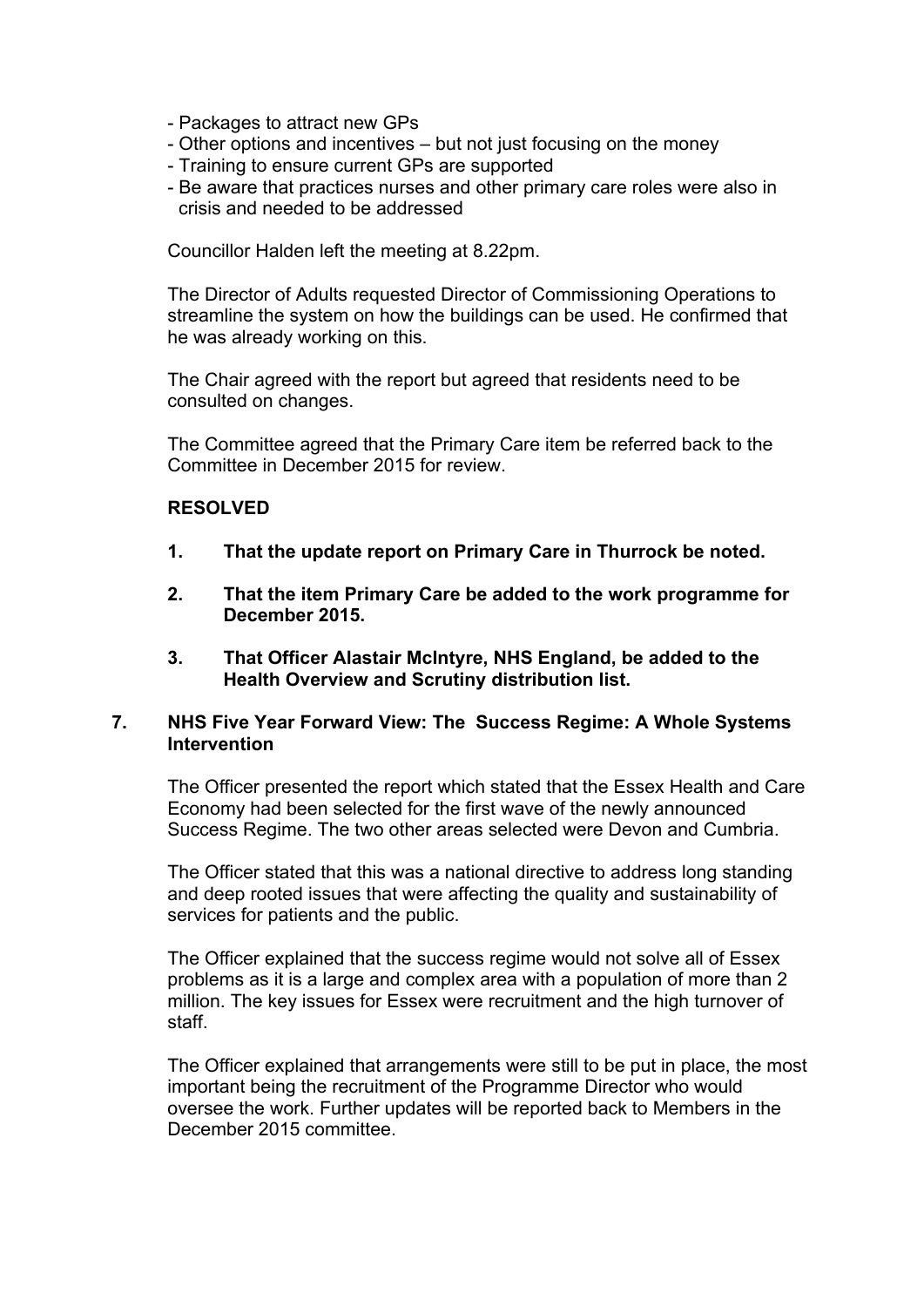The Chair commented that it sounded like an exercise of taking facilities from one area and putting them into another and why Essex could not be split into two (North and South).

The Officer confirmed that no assumptions had yet been made on facilities and confirmed that as Essex is such a large authority this may have to be the case.

The Chair and Members agreed that it was actually only a name at this time and nothing else seems to be in place.

Councillor Gupta stated that there should be more services rather than structures.

The Director of Adults stated that there is some nervousness as to where this success regime is taking us but at this time it should not stop anything else happening and permission will be given to do something new if required.

Councillor Cherry asked the Officers how Thurrock will cope with more people moving into the area. The Officer confirmed that funding is in relation to population, so regeneration of the borough generates more opportunities and more budgets. Hence more people would mean an increased budget for more staff and services. The Officer confirmed that the population growth in the borough should not be seen as a negative.

Councillor Rice stated that forward thinking of services should be more around the demand of today and not what they were like years ago.

The Committee agreed that the Success Regime item be referred back to the Committee in December 2015 for review.

## **RESOLVED**

- **1. That the contents of the report to introduce the regime and any implications that emerge for Thurrock were noted.**
- **2. That the item Success Regime be added to the work programme for December 2015.**

**Officers Andrew Pike, Alastair McIntyre, Yomi McEwen and Dr Anand Deshpande left the meeting at 8.52pm.**

#### **8. Adult Social Care - Budget Review and Service Reductions**

The Director of Adults, Health and Commissioning introduced the report which highlighted a series of Council budget savings which were no longer deliverable and required all directorates to make additional in-year savings. The report looked at how these savings will be realised and what areas will require consultation.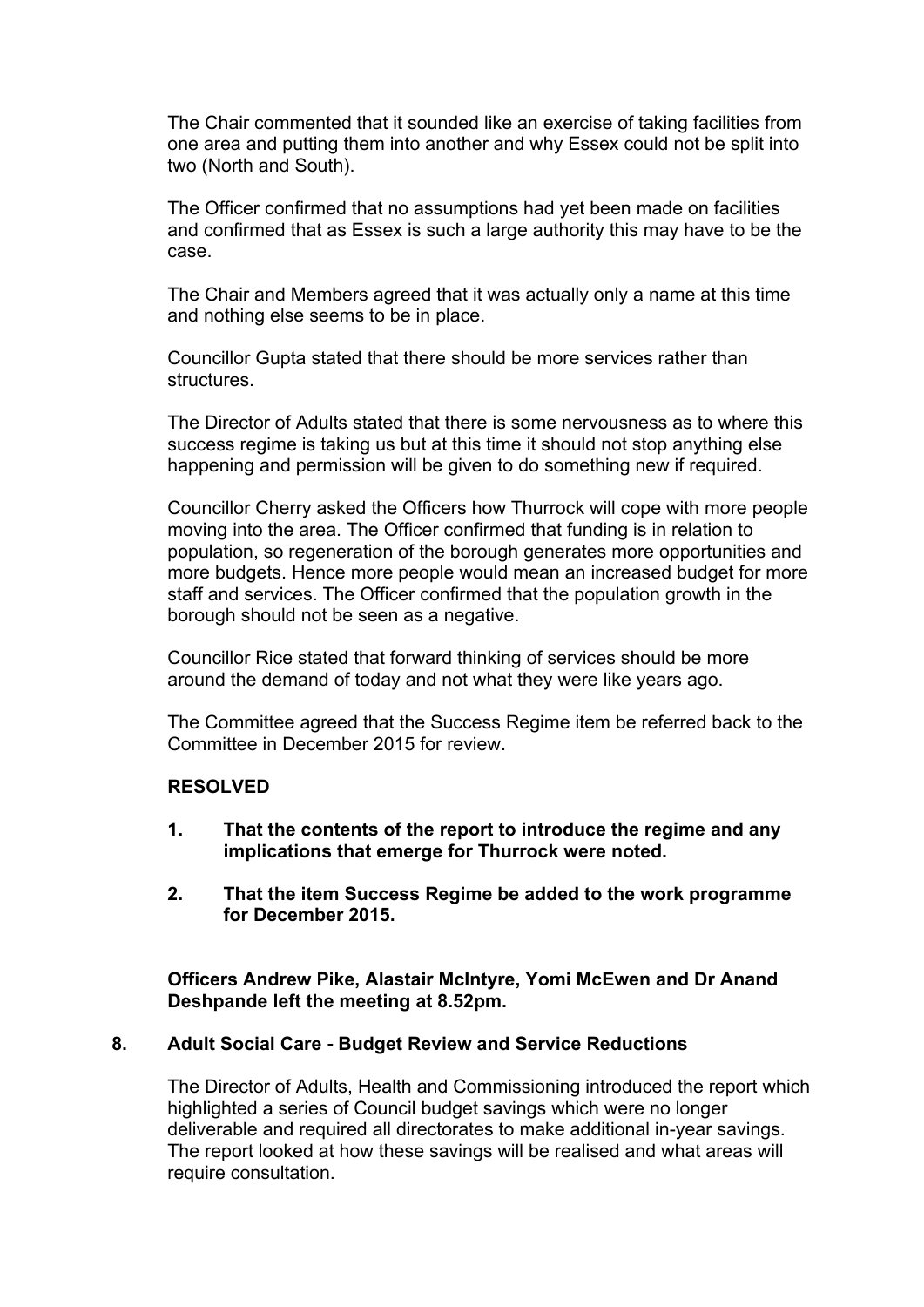The Officer stated that the directorate's contribution to the Council's in-year savings target is £500,000 – to be delivered this year.

The Officer talked Members through the list of proposals to deliver the £500,000 savings. Four savings proposals will be subject to consultation which will commence on 1 August and will run for 8 weeks working with the Thurrock Coalition. Other savings will be implemented immediately by management action to ensure the figure is delivered this year.

The Thurrock Coalition representative agreed that the appendices will have a major impact and cause emotional distress to residents.

Councillor Gupta asked the Officer if any analysis on the management structure had been undertaken. The Officer confirmed that there is evidence that the management structure is not top heavy, that there is a right balance for the service delivery and that the structure is continually looked at. In fact manager workload had increased significantly including new duties and responsibilities.

The Officer also stated that credit was due to his team for implementing the Care Act and that Service Users will see these impacts over some time.

Thurrock HealthWatch Representative asked the Officer to consider changing the consultation period of 8 weeks to 12 weeks as it currently states in the Compact.

The Officer confirmed that he is happy for this to be changed but stated that savings may not be fully delivered this year if this time is extended and that further saving opportunities would have to be identified in addition to those detailed in the paper. The Officer will finalise the document and share the consultation paper in mid to late August.

The Chair suspended standing orders at 9.15pm. All members agreed to continue.

Mandy Ansell, (Acting) Interim Accountable Officer of Thurrock CCG stated that the cuts would most definitely put further pressure on NHS services, with more people going to A&E. She appealed that the cuts be made elsewhere that did not directly impact on the most vulnerable people.

Councillor Rice stated to the committee that there was no easy option. A 25% reduction in adult social care already had staff working over and above and it is now time to listen to the consultations and look at undertaking services differently.

Councillor Cherry asked for some examples of the items of equipment up to the value of £50. The Officer stated that they were preventative measures such as raised toilet seats or towel rails. These items will be part of the consultation. The Officer also confirmed that residents who have difficulties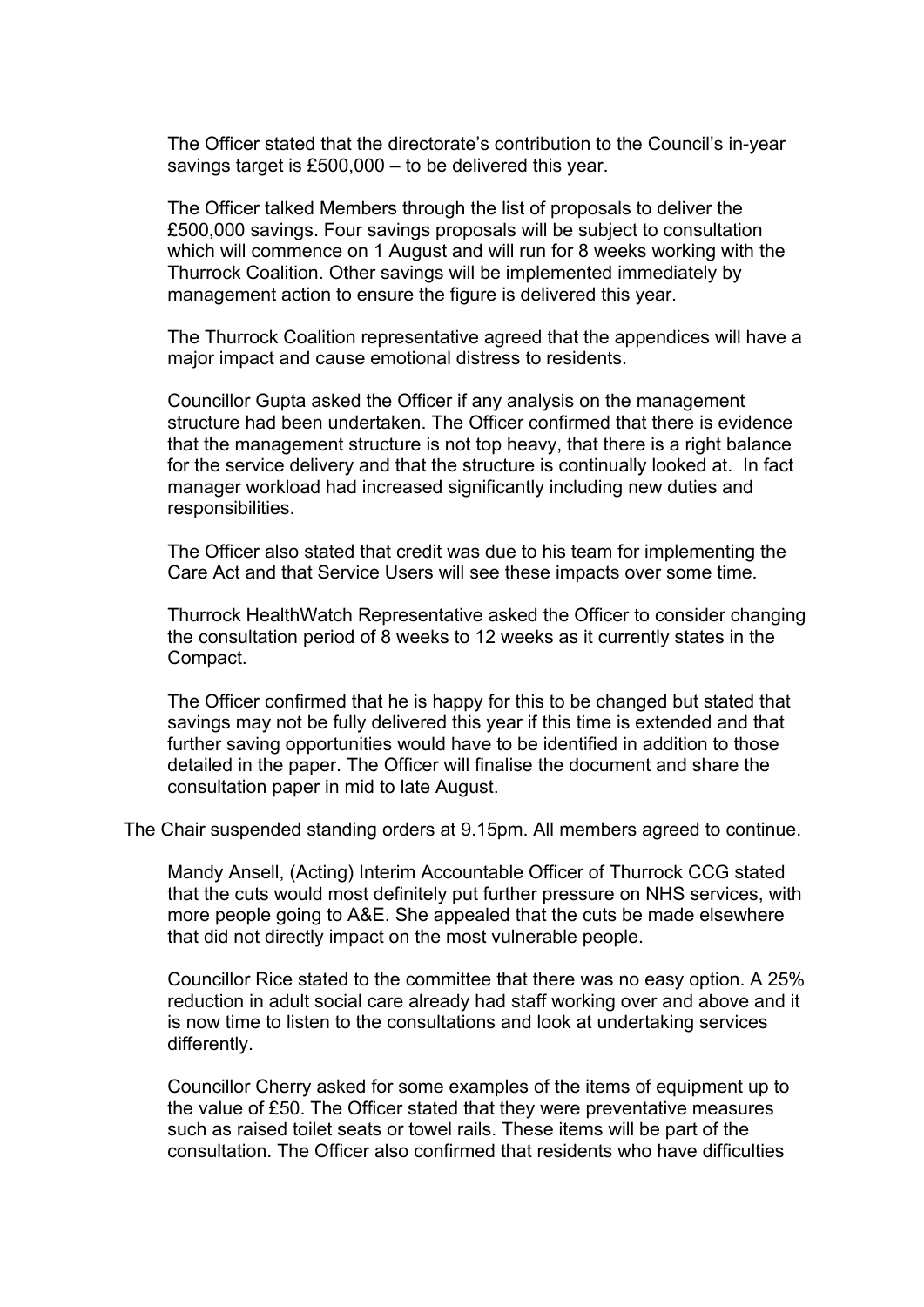installing such items could use the services handy man or work with the local community to do tasks. Councillor Cherry supported this.

The Committee agreed that the Meals on Wheels Paper item be referred back to the Committee in October 2015 for review.

The Committee agreed that the Budget Review and Service Reduction item be referred back to the Committee in December 2015 for review.

## **RESOLVED**

- **1. That the contents of the report were considered and comments on the proposed budget reductions as part of the wider consultation exercise were noted.**
- **2. That a change to the consultation period from 8 to 12 weeks on the Proposal for Consultation Paper be made.**
- **3. That the item Meals on Wheels be added to the work programme for October 2015.**
- **4. That the item Budget Review and Service Reduction be added to the work programme for December 2015.**

Councillor Gupta left the meeting at 9.30pm.

## **9. Health and Social Care Transformation Update**

The Officer introduced the report which provided the committee with an update on the Health and Social Care Transformation Programme.

The Officer stated that since the report was been issued the Department of Health had confirmed that Part 2 of the Care Act would be delayed until 2020. The Officer stated that further clarification was still required.

The Members were advised that Part 1 of the Care Act became operational as of April 2015 and that although the Council had met the requirements of Part 1 of the Act there were still a number of risk areas and that it will take time for some of the changes to be embedded. The Officer stated that through the Care Act Implementation Group activity will be undertaken to measure how well embedded certain elements of the Act were.

The Officer also updated the Committee on progress made to implement the Better Care Fund Plan (BCF). An Integrated Commissioning Executive has been established to oversee the delivery of the BCF and its accompanying project plan.

The Committee agreed that the Health and Social Care Transformation Update item be referred back to the Committee in December 2015 for review.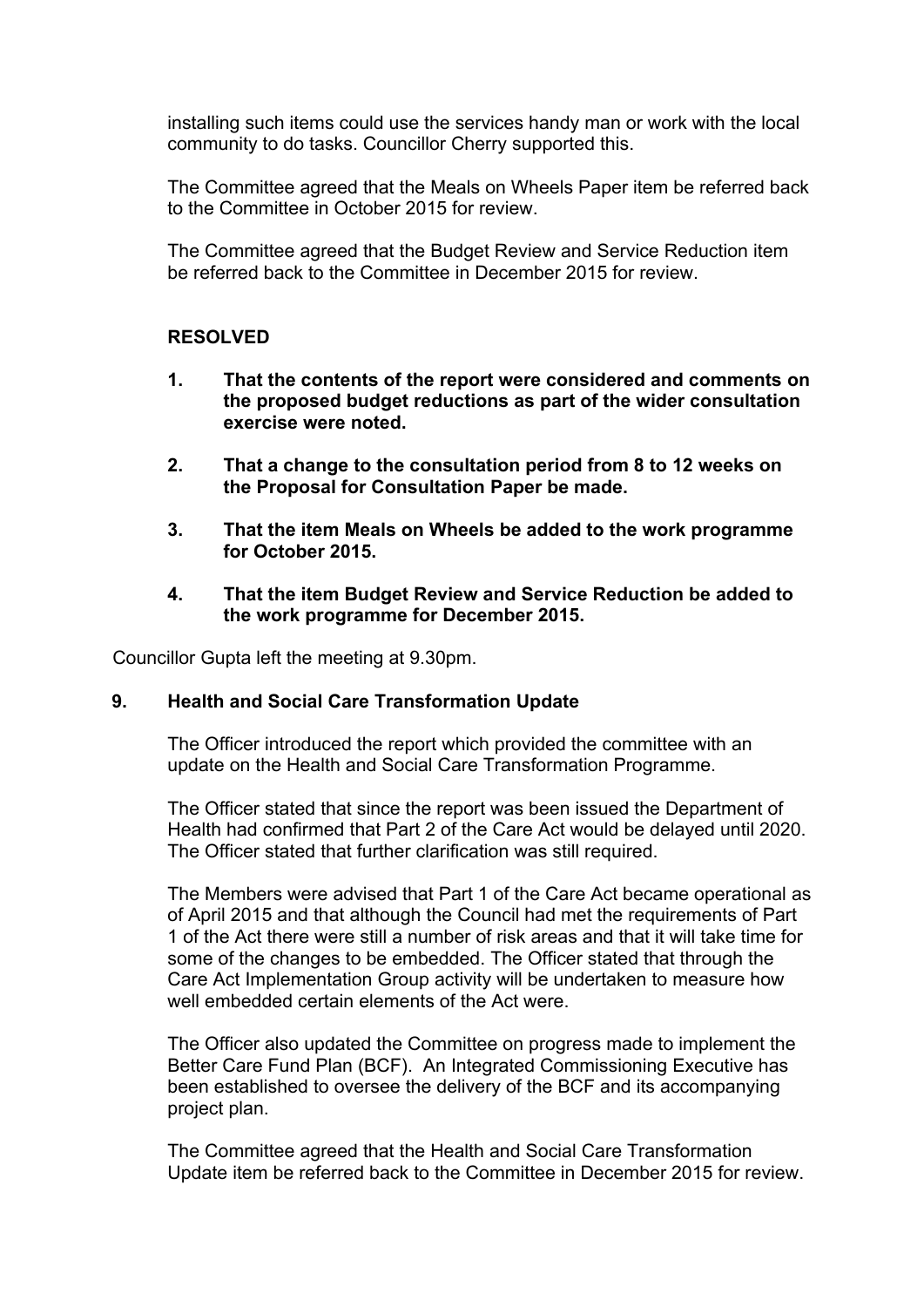## **RESOLVED**

- **1. That the contents of the Health and Social Care Transformation Update Report be noted.**
- **2. That the Item Health and Social Care Transformation Update will be added to the work programme for December 2015.**

## **10. Public Health Grant 2015/16 - Proposed Reductions**

The Officer introduced the report which detailed that following the Chancellor's pre-budget statement the Public Health Grant was to be cut nationally by £200 million.

The Officer confirmed that if this figure is applied pro-rota to all local authorities it will amount to a cut of £614,000 to Thurrock's allocation. The Officer stated that further clarification was still required to understand how this will be delivered.

The Chair stated that the reason why it had gone so quiet is that local authorities had already signed their public health contracts. The Officer agreed that this might be the case.

The Officer referred the Members to the proposed reductions on page 143 of the Report.

All members agreed that these cuts should be publicised as a means of communicating and educating residents on what services are available and how to utilise them better.

The Chair agreed and that the introduction of the community hubs may also help get this message across.

## **RESOLVED**

#### **1. That the contents of the report to consider and comment on the proposed reductions to the Public Health Grant for 2015/16 are noted.**

## **11. Work Programme**

The Chair and Members agreed that the following items be added to the work programme:

- That an update on Meals-on-Wheels be included on the work programme for October 2015.
- That an update on Coach House be included on the work programme for October 2015.